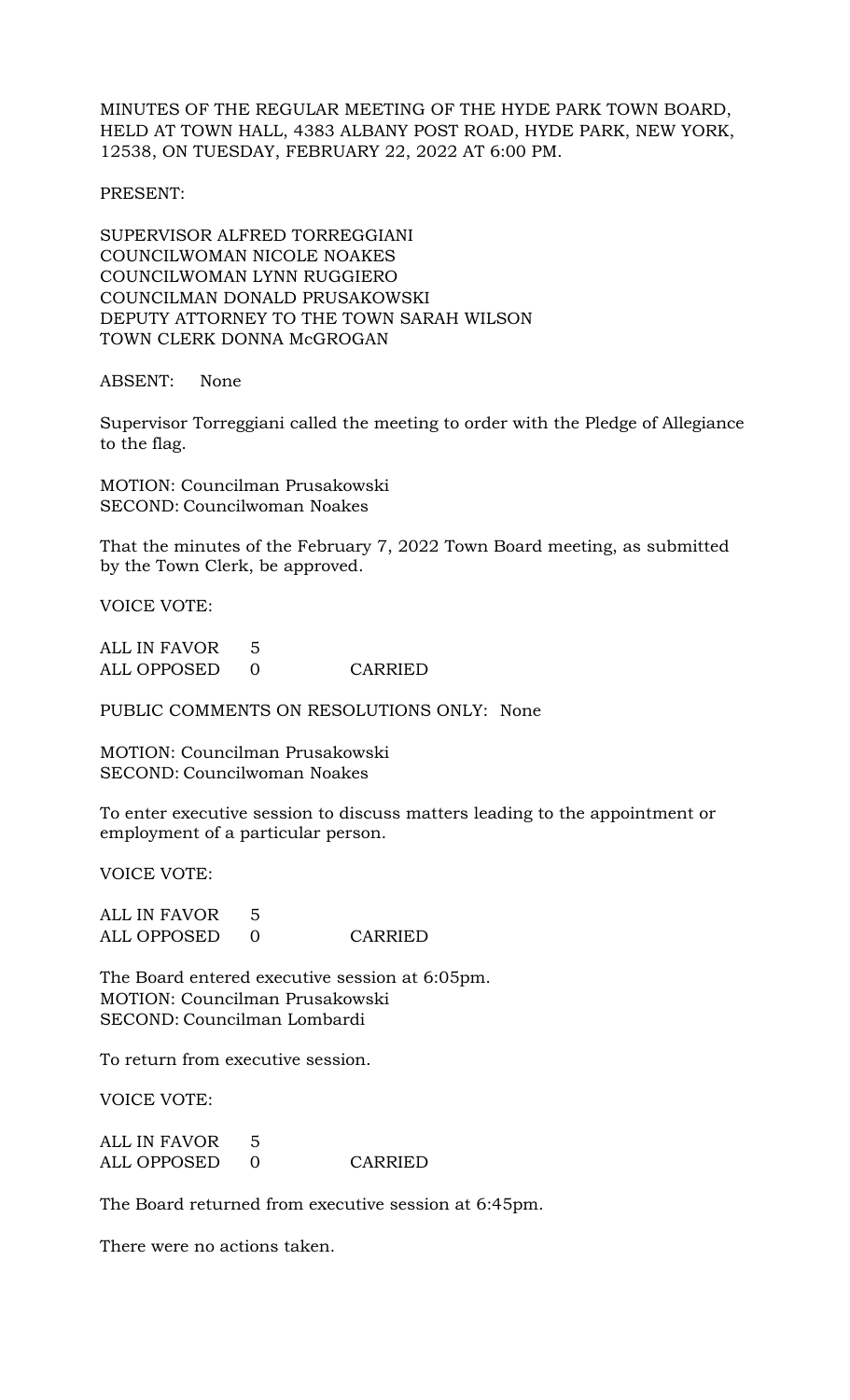Supervisor Torreggiani explained that pursuant to Town Code Chapter 26, the Town must advertise a vacant position for the Recreation Commission on the Town's website for 21 days. After those 21 days, the Recreation Commission will interview candidates and make a recommendation to the Town Board for appointment.

### **RESOLUTION 2:22 - 1 OF 2022**

## **RESOLUTION AUTHORIZING THE TOWN OF HYDE PARK TOWN BOARD TO ACCEPT THE 2021-2022 GRANT AWARD FROM THE JUSTICE COURT ASSISTANCE PROGRAM (JCAP) FOR THE TOWN OF HYDE PARK JUSTICE COURT**

**WHEREAS**, the Justice Court Assistance Program (JCAP) was established in 1999 to provide some State assistance to Town and Village Courts; and

**WHEREAS**, since the release of the Unified Court Systems Action Plan for Justice Courts in November 2006, the program has been significantly expanded; and

**WHEREAS**, the maximum JCAP award is \$30,000 and may be used for a variety of purposes, including office and security equipment, and courtroom renovations; and

**WHEREAS**, the Town of Hyde Park Justice Court was authorized by Resolution 9:20 – 4 of 2021 to apply for said grant; and

**WHEREAS**, the Town of Hyde Park Justice Court was awarded the 2021- 2022 Justice Court Assistance Program (JCAP) Award in the amount of \$4,103.91 by e-mail dated February 9, 2022.

**NOW, THEREFORE, BE IT RESOLVED**, that the Town of Hyde Park Town Board does hereby authorize the Town Supervisor to accept on behalf of the Town of Hyde Park Justice Court the 2021-2022 Justice Court Assistance Program (JCAP) Award in the amount of \$4,103.91 to be used for the purchase of office furniture and equipment for the Town of Hyde Park Justice Court Offices; and

**BE, IT FURTHER RESOLVED**, that the Town of Hyde Park Town Board does also hereby authorize the Town Supervisor to sign any and all documentation relating to the processing of the acceptance for said grant award.

MOTION: Councilwoman Noakes SECOND: Councilwoman Ruggiero

VOICE VOTE:

ALL IN FAVOR 5 ALL OPPOSED 0 CARRIED

#### **RESOLUTION 2:22 – 2 OF 2022**

# **RESOLUTION AUTHORIZING THE TOWN OF HYDE PARK TOWN BOARD TO AUTHORIZE THE RELEASE OF A ROAD OPENING BOND FOR NANCY RAPPA (ROAD LOCATION: 9 VAN DAM ROAD)**

**WHEREAS**, the Highway Superintendent accepted a check from Nancy Rappa (Road Location: 9 Van Dam Road); and

**WHEREAS**, this check was deposited into a non-interest bearing account to be held until the applicant complied with the terms and conditions as set forth by the Highway Superintendent; and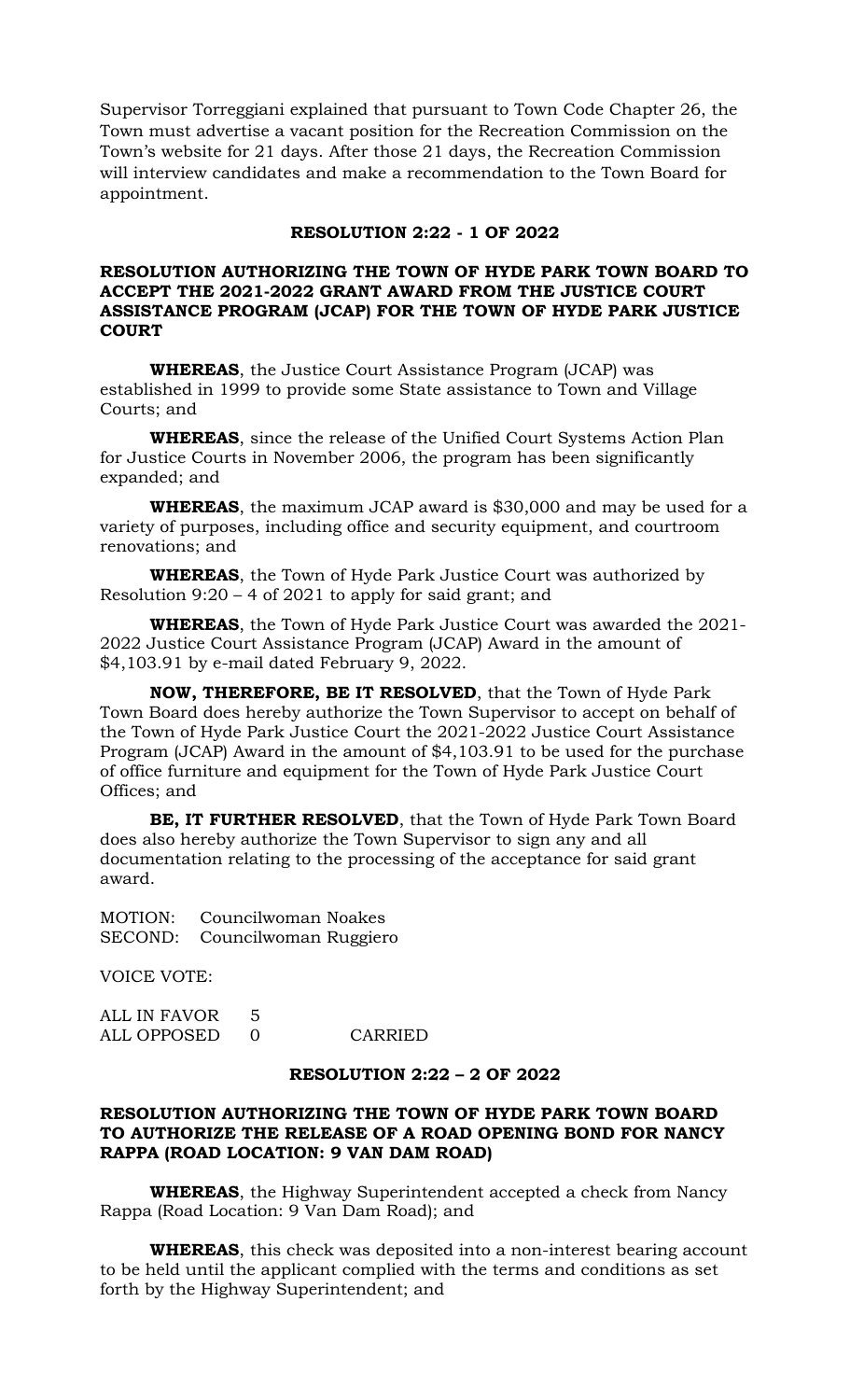**WHEREAS**, the Highway Superintendent has inspected this road and is satisfied that the applicant has met all terms.

**NOW, THEREFORE, BE IT RESOLVED**, that the Town of Hyde Park Town Board does hereby authorize the Town Supervisor to issue a check in the amount of \$1,000.00 for the above road location to Nancy Rappa, PO Box 855, Hyde Park, NY 12538; and

**BE IT FURTHER RESOLVED**, that the Town retains a \$100.00 permit fee from the applicant for said road location.

| MOTION: | Councilwoman Ruggiero       |
|---------|-----------------------------|
|         | SECOND: Councilman Lombardi |

VOICE VOTE:

| ALL IN FAVOR 5 |         |
|----------------|---------|
| ALL OPPOSED    | CARRIED |

### **RESOLUTION 2:22 – 3 OF 2022**

### **RESOLUTION AMENDING RESOLUTION 12:20 – 6 OF 2021 AUTHORIZING THE TOWN OF HYDE PARK TOWN BOARD TO AWARD THE BIDS FOR THE TOWN OF HYDE PARK HIGHWAY DEPARTMENT 2022 CONTRACTUAL SERVICES TO REFLECT THE AWARD OF THE CONTRACTUAL SERVICES FOR BASINS & PIPE CLEANING IN ADDITION TO TREE SERVICES**

**WHEREAS**, by Resolution 11:15 – 6 of 2021 the Town of Hyde Park Town Board authorized the Highway Superintendent and the Town Clerk to solicit bids for certain Highway Contractual Services for 2022; and

**WHEREAS**, the bids were solicited in accordance with the requirements of §103 of the General Municipal Law; and

**WHEREAS**, the bids received were duly opened by the Town Clerk and reviewed by the Town Highway Superintendent; and

**WHEREAS**, the Town Board and the Town Comptroller received the recommendations from the Town Highway Superintendent in a letter dated December 15, 2021; and

**WHEREAS**, by Resolution 12:20 – 6 of 2021 the Town of Hyde Park Town Board Awarded the Bids for the Town of Hyde Park Highway Department for 2022 Contractual Services for Tree Services Only to Alpine Tree Service, Inc.; and

**WHEREAS**, Resolution 12:20 – 6 of 2021 should have also awarded the bid for Basins & Pipe Cleaning to Fred A. Cook Jr., Inc. for the following prevailing rates:

| 1. Vactor Truck with Operator Hourly / 8 Hour | \$250.00 / \$2000.00 |
|-----------------------------------------------|----------------------|
| 2. Laborer Hourly / 8 Hour                    | \$90.00 / \$720.00   |
| 3. Flagman Hourly / 8 Hour                    | \$85.00 / \$680.00   |

**NOW, THEREFORE**, **BE IT RESOLVED**, that the Town of Hyde Park Town Board does hereby amend Resolution 12:20 – 6 of 2021 Authorizing the Town of Hyde Park Town Board to Award the Bids for the Town of Hyde Park Highway Department 2022 Contractual Services to Reflect the Award of the Contractual Services for Basins and Pipe Cleaning as listed above in addition to Tree Services; and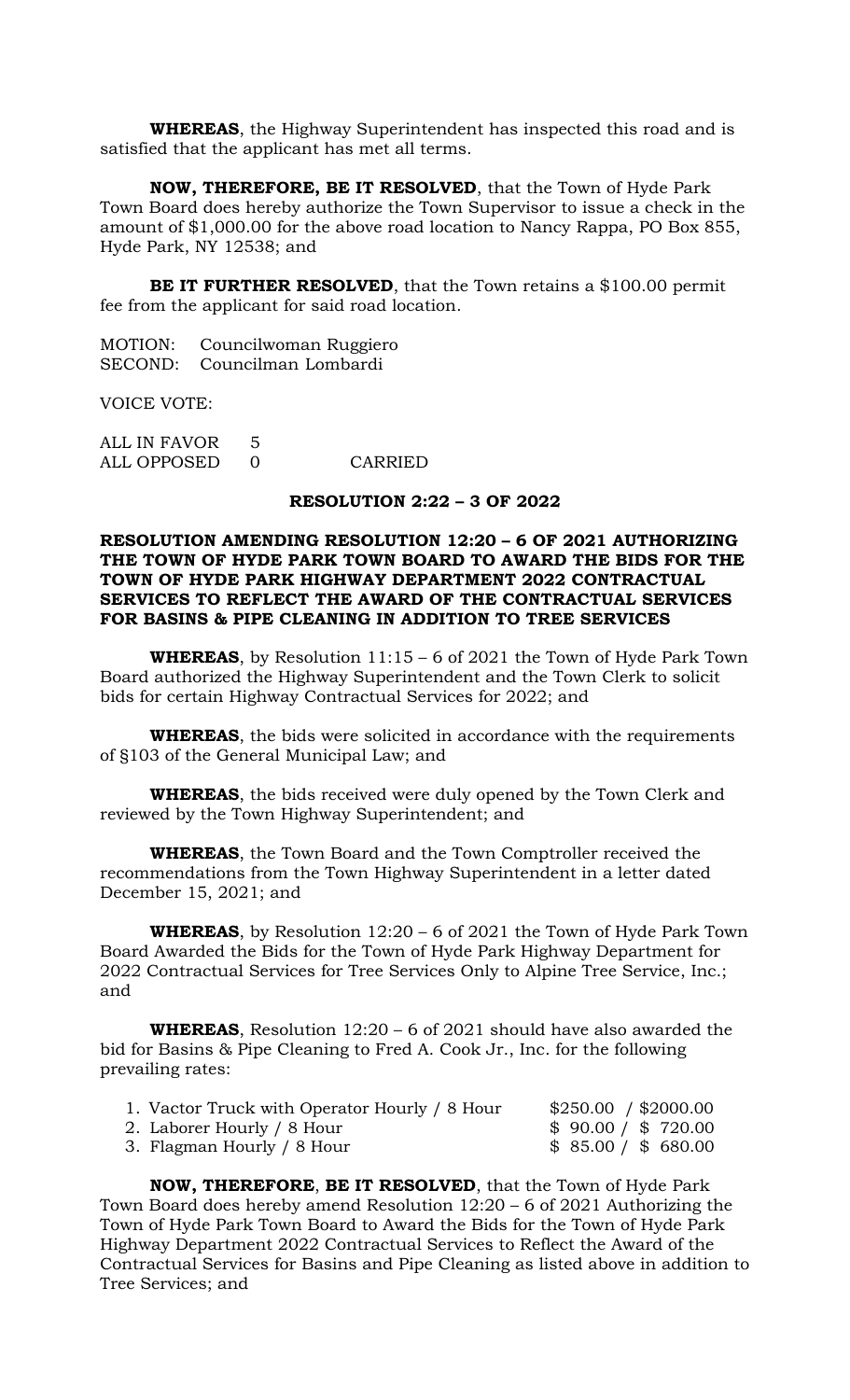**BE IT FURTHER RESOLVED**, that said bid/contract is effective January 1, 2022, through December 31, 2022; and

**BE IT FURTHER RESOLVED**, that the Town of Hyde Park Town Board does hereby authorize the Town Supervisor to execute Nunc Pro Tunc the necessary contract for the 2022 Basins & Pipe Cleaning bid award.

MOTION: Councilman Lombardi SECOND: Councilman Prusakowski

VOICE VOTE:

| ALL IN FAVOR |         |
|--------------|---------|
| ALL OPPOSED  | CARRIED |

#### **RESOLUTION 2:22 - 4 OF 2022**

## **RESOLUTION AUTHORIZING THE TOWN OF HYDE PARK TOWN SUPERVISOR TO PROVIDE A LETTER OF SUPPORT FOR SCENIC HUDSON'S NOMINATION OF THE "TRUSS BRIDGES OF HYDE PARK" FOR THE PRESERVATION LEAGUE OF NEW YORK STATE'S SEVEN TO SAVE PROGRAM**

**WHEREAS,** the Town of Hyde Park is home to eight (8) historic truss bridges built between 1911 and 1928; and

**WHEREAS,** restoration efforts over the past two (2) years have aided in commencing the necessary work to stabilize and repair the historic truss bridges;

**WHEREAS,** a serious need still exists to further restore, revive, and reopen these integral local structures that contribute to Hyde Park's history; and

**WHEREAS,** the Town of Hyde Park Recreation Department and Recreation Commission support Scenic Hudson's nomination of the "Truss Bridges of Hyde Park" for the Seven to Save Program; and

**WHEREAS,** a successful nomination by Scenic Hudson could bring essential attention and funding for the preservation of these historic assets within the Town of Hyde Park.

**NOW, THEREFORE, BE IT RESOLVED,** that the Town of Hyde Park Town Board does hereby authorize the Town Supervisor to provide a letter of support on behalf of Scenic Hudson's nomination of the "Truss Bridges of Hyde Park" for the Preservation League of New York State's Seven to Save Program.

MOTION: Councilman Prusakowski SECOND: Councilwoman Noakes

VOICE VOTE:

ALL IN FAVOR 5 ALL OPPOSED 0 CARRIED

#### **RESOLUTION 2:22 – 5 OF 2022**

## **RESOLUTION AUTHORIZING THE TOWN OF HYDE PARK TOWN SUPERVISOR TO EXECUTE A RENEWAL OF THE LICENSE AGREEMENT WITH THE HUDSON VALLEY RAILROAD SOCIETY INC. FOR THE**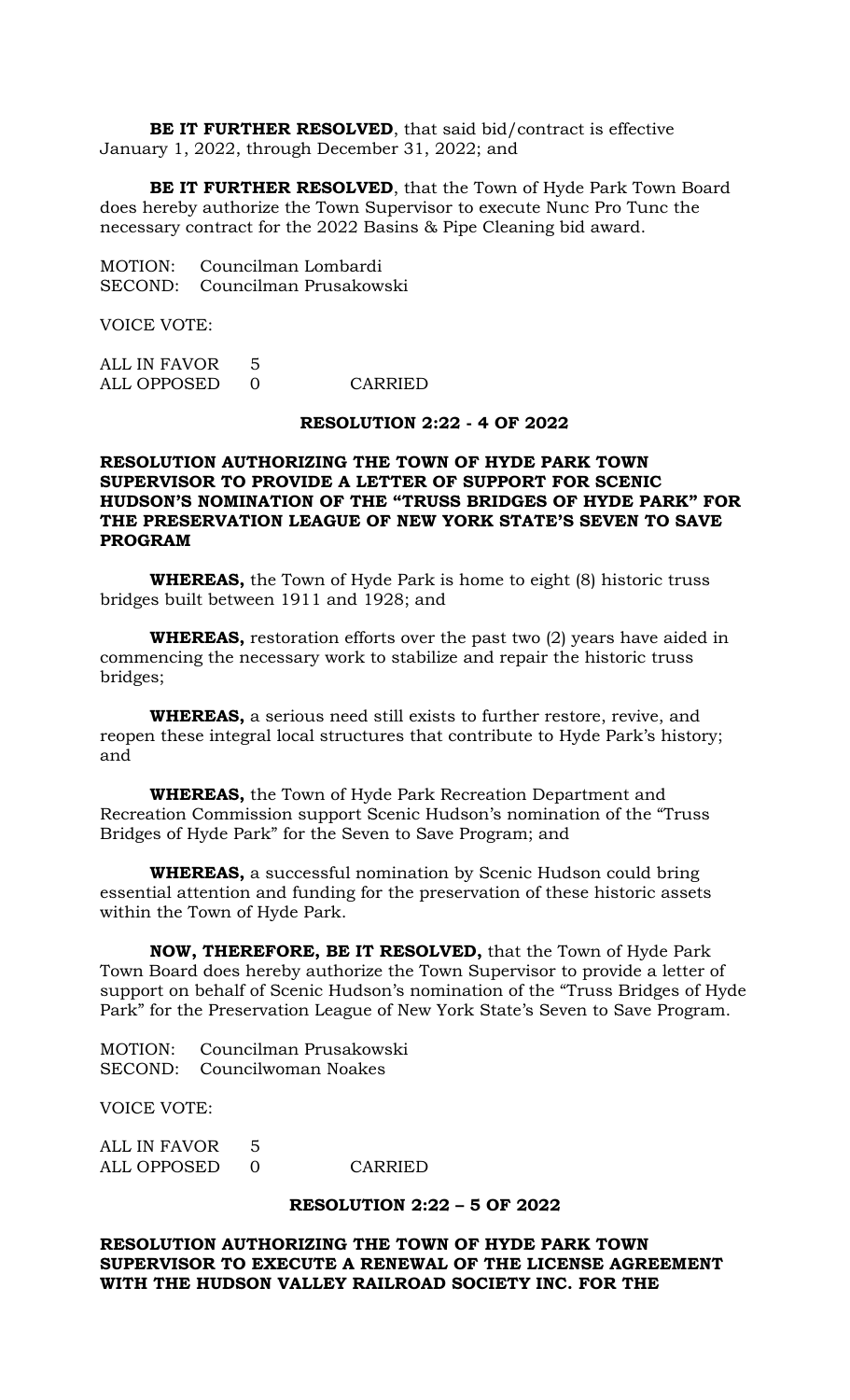## **"RAILROAD STATION BUILDING" LOCATED AT 34 RIVER ROAD IN THE TOWN OF HYDE PARK**

**WHEREAS**, the Hudson Valley Railroad Society has been occupying and using the Railroad Station Building located at 34 River Road, in the Town of Hyde Park, since February 12, 2016, pursuant to a Lease Agreement of that same date; and

**WHEREAS**, by Resolution 11:28 – 12 of 2016 the Town Board had determined on advice of legal counsel, that instead of a Lease Agreement, the premises could be licensed to the Hudson Valley Railroad Society pursuant to a License Agreement for a term of five (5) years commencing on June 1, 2016, thru May 31, 2021; and

**WHEREAS**, due to COVID restrictions it was an oversight that said Agreement was not renewed as of the June 1, 2021, due date; and

**WHEREAS**, the Hudson Valley Railroad is desirous of renewing said License Agreement for another five (5) year term to be effective June 1, 2021, and ending May 31, 2026; and

**WHEREAS**, the Town Board and the Town Comptroller have found that the continuation of said License Agreement to be acceptable and in the best interests of the citizens of the Town of Hyde Park; and

**WHEREAS**, the continued use and occupancy of the Hudson Valley Railroad Society of the Railroad Station Building has still been advantageous to the Town because the Railroad Society continues to maintain and make certain improvements to the said premises when needed.

**NOW, THEREFORE BE IT RESOLVED,** that the Town of Hyde Park Town Board does hereby authorize the Town Supervisor to execute a renewal of the License Agreement with the Hudson Valley Railroad Society for the Railroad Station Building located at 34 River Road in the Town of Hyde Park for a period of five (5) years effective June 1, 2021, through May 31, 2026, pursuant to the terms and conditions set forth in the proposed License Agreement submitted.

MOTION: Councilwoman Noakes SECOND: Councilwoman Ruggiero

VOICE VOTE:

ALL IN FAVOR 5 ALL OPPOSED 0 CARRIED

#### **RESOLUTION 2:22 – 6 OF 2022**

## **RESOLUTION AUTHORIZING THE TOWN OF HYDE PARK TOWN BOARD TO APPOINT DAVID HUNT TO THE TOWN OF HYDE PARK RECREATION COMMISSION**

MOTION: Councilwoman Ruggiero SECOND: Councilwoman Noakes

To remove Resolution 2:22 – 6 OF 2022 from the agenda.

VOICE VOTE:

| ALL IN FAVOR |         |
|--------------|---------|
| ALL OPPOSED  | CARRIED |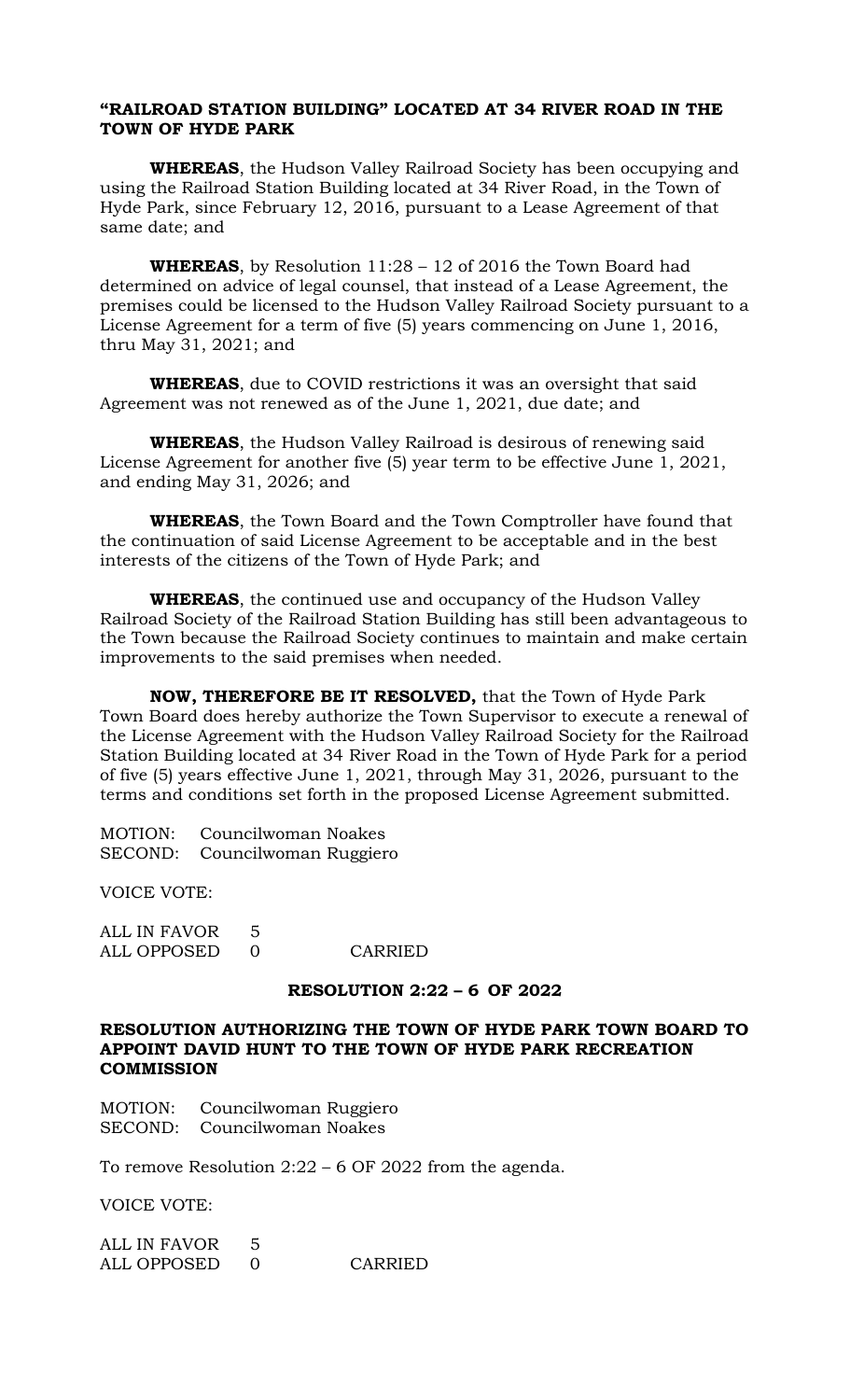#### **RESOLUTION 2:22 – 7 OF 2022**

### **RESOLUTION AUTHORIZING THE TOWN OF HYDE PARK TOWN BOARD TO APPOINT TEMPORARY ACCOUNT CLERK STACI MACKIN FOR THE TOWN OF HYDE PARK COMPTROLLER'S OFFICE**

**BE IT RESOLVED**, that the Town of Hyde Park Town Board does hereby appoint Staci Mackin to the position of temporary Account Clerk as needed for the Town of Hyde Park Comptroller's Office for a period not to exceed 30 days; and

**BE IT FURTHER RESOLVED**, that Ms. Mackin will be paid at a rate of \$25.00 per hour as an Account Clerk for the Town of Hyde Park effective February 15, 2022.

MOTION: Councilwoman Ruggiero SECOND: Councilman Prusakowski

VOICE VOTE:

ALL IN FAVOR 4 RECUSED 1 ALL OPPOSED 0 CARRIED

Councilman Lombardi recused himself from this vote.

### **RESOLUTION 2:22 - 8 OF 2022**

### **RESOLUTION AUTHORIZING THE TOWN OF HYDE PARK TOWN BOARD TO APPOINT DANIELLE DESIMONE-CARD AS FULL-TIME SENIOR ACCOUNT CLERK FOR THE TOWN OF HYDE PARK COMPTROLLER'S OFFICE**

**WHEREAS**, there exists a vacancy for a full-time Senior Account Clerk due to the resignation of former Senior Account Clerk Christina Noschese; and

**WHEREAS**, the Town Comptroller recommends that Danielle DeSimone-Card be appointed as full-time Senior Account Clerk.

**NOW THEREFORE, BE IT RESOLVED**, that the Town of Hyde Park Town Board does hereby appoint Danielle DeSimone-Card to the position of full-time Senior Account Clerk effective February 28, 2022; and

**BE IT FURTHER RESOLVED**, that said position will be a thirty-five hour per week position with a salary of \$51,012; and

**BE IT FURTHER RESOLVED**, that Ms. DeSimone-Card's terms and conditions of employment shall be subject to the terms of the Town of Hyde Park Employee Handbook; and

**BE IT FURTHER RESOLVED**, that the Town of Hyde Park Town Board does also hereby authorize the Town Supervisor to execute any and all documents required by the Dutchess County Department of Human Resources to effectuate said appointment.

MOTION: Councilman Lombardi SECOND: Councilman Prusakowski

VOICE VOTE:

ALL IN FAVOR 5 ALL OPPOSED 0 CARRIED